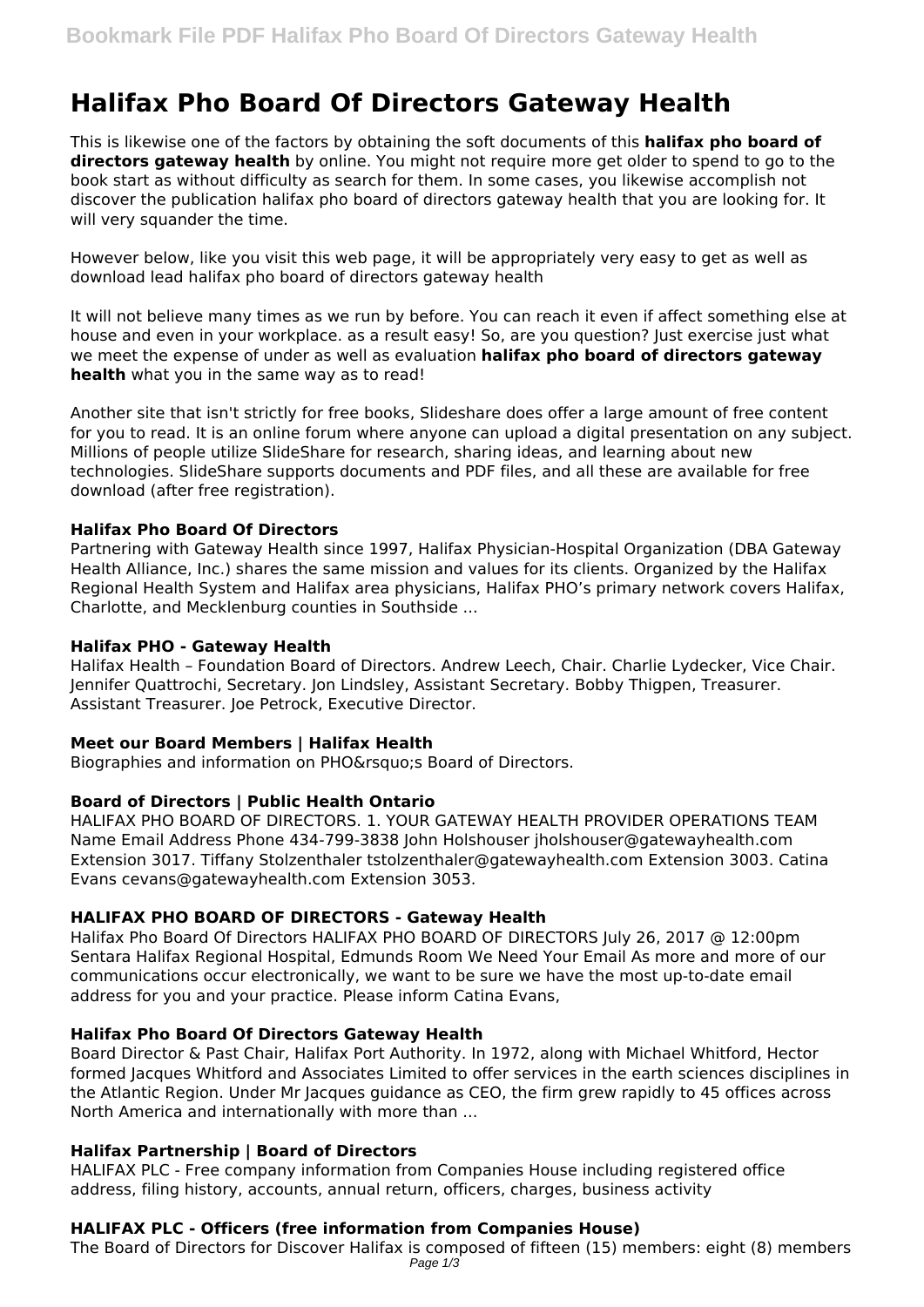from the general membership; two (2) prescribed by Bylaw 5.05 and five (5) appointed Directors including: (ii) An individual appointed by the Council of the Halifax Regional Municipality. (iii) The Chief Administrative Officer of the Halifax Regional Municipality, or a designate;

## **Governance – Discover Halifax**

Pursuant to the Charter of By-Laws, the minimum number of directors is 12 and the maximum is 15. There is a maximum of 10 Directors on the Discover Halifax Board elected by the membership at the Annual General Meeting (AGM), which is held in the Spring of each year. The additional five positions on the Board are prescribed by the Bylaws.

## **Become a Board Director – Discover Halifax**

Halifax International Airport Authority is governed by a Board consisting of a maximum of 14 directors nominated by the Government of Canada (2), the Province of Nova Scotia (1), Halifax Regional Municipality (4), Halifax Chamber of Commerce (3), and the Airport Authority Board of Directors (4). Mr. Stephen Dempsey, Chair Mr. Doug Bastow

## **Board of Directors - Halifax Stanfield International Airport**

The IWeb service is operated by Halifax Share Dealing Limited ('HSDL' or the 'Company'). ... The Board of Directors. HSDL is led by a Board comprising an intragroup Non-Executive Chair, internal (to Group) Non-Executive Directors and Executive Directors. The Board is collectively responsible for the long term success of the company.

## **Board of Directors - IWeb Share Dealing**

The Halifax Chamber of Commerce is a best-practice, business advocacy organization that continuously strives to make Halifax an even more attractive city in which to live, work and play. ... Board of Directors; Our Board of Directors play a key role in the Chamber. They advise, govern, oversee policy and direction, as well as provide leadership ...

## **Board of Directors - Halifax Chamber of Commerce**

Board of Directors. Melvin D. Stack, ESQ - President. Michael R. Leonard - Vice President. Ted Serbousek - Treasurer. Vonda Sullivan - Secretary. Members at Large. Matt Banker. Margaret Ferguson. Nancy Lohman.

## **Shelter Leadership - Halifax Humane Society**

dishwasher technical service manual, halifax pho board of directors gateway health, 9th std sanskrit guide, novel jomblo adhitya mulya, how the digestive system works answer key, nokia 5800 xpress music service manual, crochet wedding shawl patterns, sourcework academic writing from sources, forex

## **Apo Installation Guide**

The H&R MFRC is a provincially registered charity, governed by a Board of Directors made up of dedicated volunteers who execute the Mission, Vision and Values of the organization. Board membership is comprised of 51% family members of serving CAF members; governed by families for families.

# **Board of Directors: H&R MFRC - Halifax & Region Military ...**

Warren County District Office. 1878 Highway 158 East. Macon, NC 27551

## **Board of Directors/Sr. Management – Halifax EMC**

CALGARY - Bonterra Energy Corp. says a hostile buyout offer by Calgary-based rival Obsidian Energy Ltd. is more of a "take-under" than takeover bid because it's out of step with its market ...

## **Bonterra board of directors says Obsidian takeover bid ...**

Clearwater, FL – (October 1, 2020) Today, AAMP Global, leader in vehicle aftermarket technology, announces the appointment of Matthew Siegel to its Board of Directors. "I am very pleased to welcome Matthew as an independent director on AAMP's Board," said Jamie Fraser, AAMP Executive Chairman.

## **AAMP Global appoints Matthew Siegel to its Board of Directors**

The Halifax County Board of Commissioners met on Monday. Bruce L. Robistow, county health